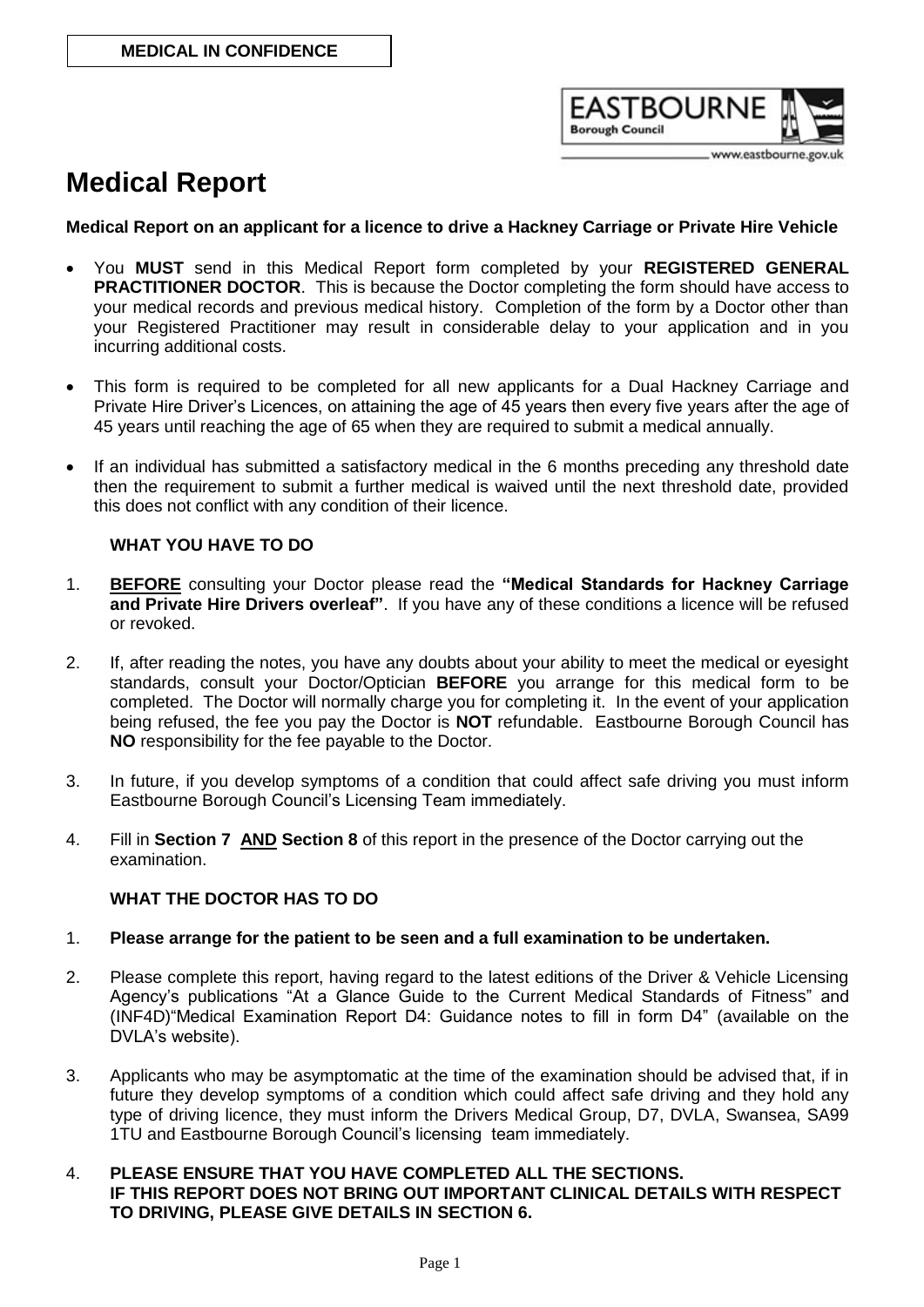# **MEDICAL STANDARDS FOR DRIVERS OF HACKNEY CARRIAGES AND PRIVATE HIRE VEHICLES.**

Standards for hackney carriage or private hire drivers, as vocational drivers, are higher than those for ordinary car drivers. In line with recommended good practice, the Council will expect licensed drivers to meet the **Group 2 vocational driver standards**. Specific medical conditions which may be a bar to obtaining or holding a hackney carriage or private hire driver's licence are as follows: -

# **1. Epilepsy or liability to epileptic attacks**

A diagnosis of epilepsy or spontaneous epileptic attack(s) requires 10 years free of further epileptic attack without taking anti-epilepsy medication during that 10-year period. For conditions that cause an increased liability to epileptic attacks, the risk of attacks must fall to that of the general population. The Council will refuse or revoke the licence if these conditions cannot be met.

# **2. Diabetes**

Applicants with insulin treated diabetes will not normally be able to obtain a licence **unless:** 

 they held a hackney carriage or private hire driver's licence valid at 1 April 1991 and the Council's licensing team had knowledge of the insulin treatment before 1 January 1991

or

 they are able to provide documentary evidence that their diabetes is consistently well controlled, with reference to the advice in chapter 3 of the latest edition of the DVLA's "At a Glance Guide to the Current Medical Standards of Fitness to Drive" in respect of Group 2 vocational drivers.

If you have any condition other than insulin treated diabetes your Doctor should be able to advise you as to whether you meet the relevant higher medical standards. Please refer to the section "Other Medical Conditions" in this report.

# **3. Eyesight**

All applicants must be able to read in good daylight (with the aid of glasses or contact lenses if worn) a registration mark fixed to a motor vehicle and containing letters and figures 79 millimetres high and 50 millimetres wide (i.e. post 1.9.2001 font) at a distance of 20 metres, or at a distance of 20.5 metres where the characters are 79 millimetres high and 57 millimetres wide (i.e. pre 1.9.2001 font).

Visual Acuity

#### **(i) Applicants must have:**

- $\circ$  a visual acuity of at least 6/7.5 (0.8 decimal) in the better eye; and
- o a visual acuity of at least 6/60 in the worse eye; and
- $\circ$  Where glasses are worn to meet the minimum standards they should have a corrective power ≤+ 8 dioptres.

An applicant who held a Eastbourne hackney carriage or private hire driver's licence before 1st January 1997 and who has uncorrected visual acuity of less than 3/60 in only one eye may be able to meet the required standard.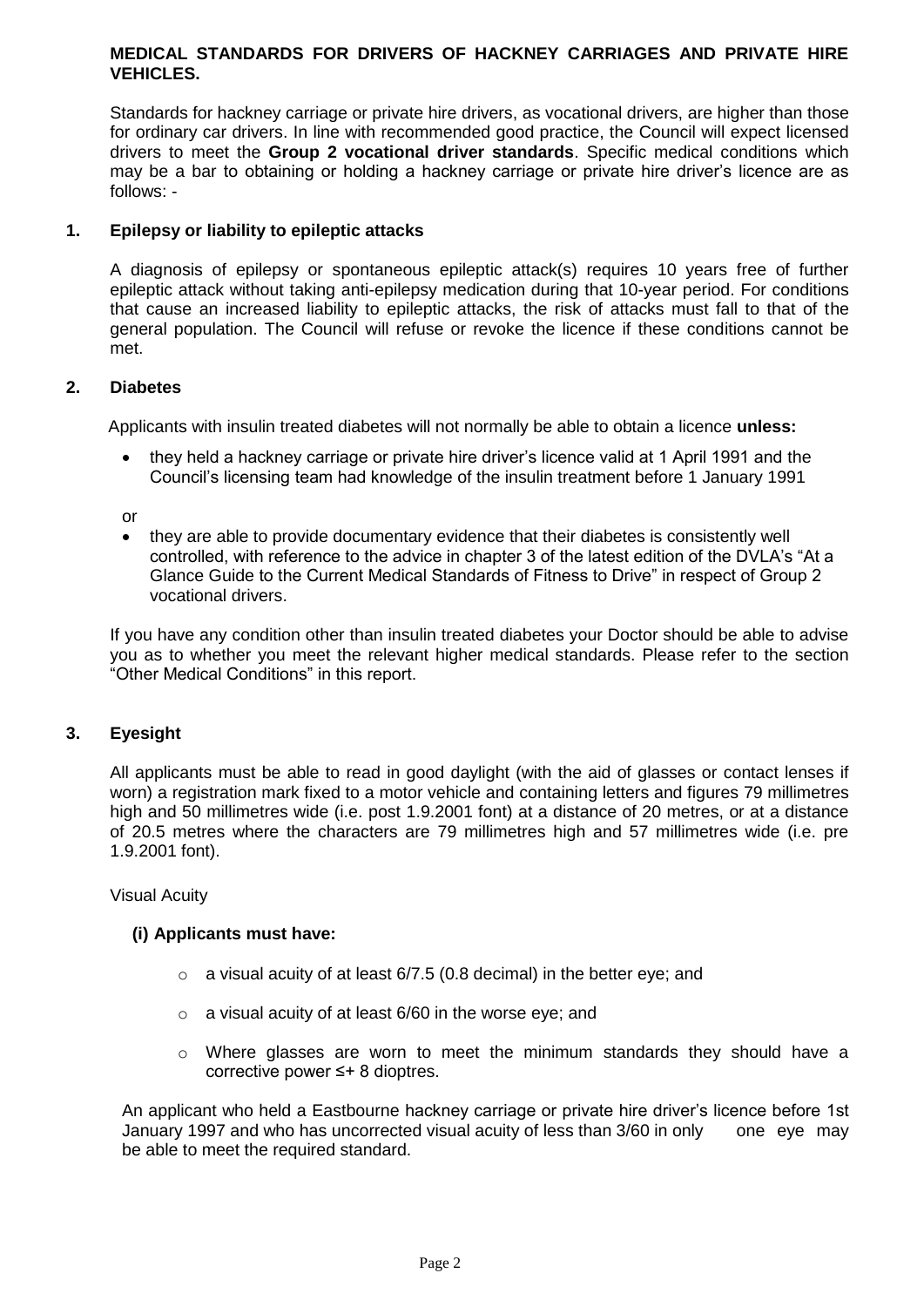An applicant who held a hackney carriage or private hire driver's licence before 1st March 1992,but who does not meet the standard in (i) above **may** still qualify for a licence. Please contact the licensing team if you require further information.

# **(i) Normal binocular field of vision**

The second E.C. Directive requires a normal binocular field of vision for Group 2 Drivers

# (ii) **Monocular vision**

Drivers who have monocular vision will not meet the Group 2 standard, unless the applicant held a HC/PH drivers licence prior to 01.01.1991

# (iii) **Uncontrolled symptoms of double vision**

Uncontrolled symptoms of double vision preclude licensing. As monocularity is a bar, the treatment for double vision with a patch will not meet the Group 2 standard.

# **Please note that a failure to meet the epilepsy, diabetes or eyesight requirements will normally result in the refusal of an application.**

# 4. **Other Medical Conditions**

**In addition to those medical conditions mentioned above, an applicant or licence holder is likely to be refused if they are unable to meet the national recommended guidelines in cases of:-**

- Within six weeks of myocardial infarction, an episode of unstable angina, CABG or coronary angioplasty
- Angina, heart failure, or cardiac arrhythmia which remains uncontrolled
- Implanted cardiac defibrillator
- Hypertension where the blood pressure is persistently 180 systolic or more or 100 diastolic or more
- A stroke or TIA within the last 12 months
- Unexplained loss of consciousness with liability to recurrence
- Meniere's and other sudden and disabling vertigo, within the last 12 months, with a liability to recurrence
- Insuperable difficulty in communicating by telephone in an emergency
- Major brain surgery and/or recent severe head injury with serious continuing after effects
- Parkinson's disease, multiple sclerosis or other chronic neurological disorders likely to affect safe driving
- Psychotic illness within the past three years
- Serious psychiatric illness
- If major psychotropic or neuroleptic medication is being taken
- Alcohol and/or drug misuse within the last 12 months or alcohol and/or drug dependency or use in the past three years
- Dementia
- Any malignant condition, within the last 2 years, with a significant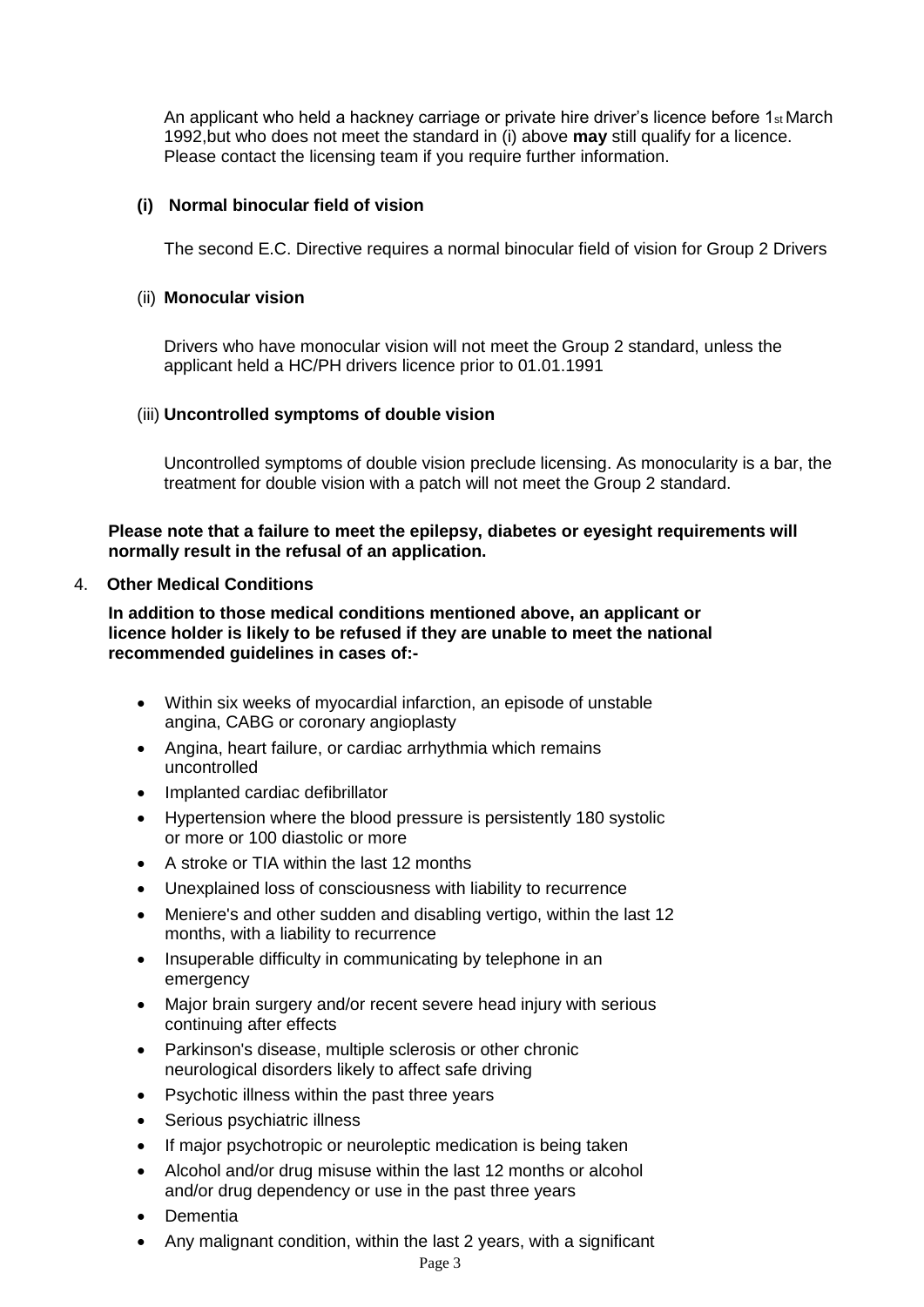liability to metastasise to the brain

 Any other serious medical condition likely to affect the safe driving of a hackney carriage or private hire vehicle.

# **5. Tiredness: Sleep Disorders**

Up to one fifth of accidents on motorways and other monotonous roads may be caused by drivers falling asleep at the wheel.

 Many accidents are attributed to "driver inattention" but once vehicles faults, traffic offences, poor road or weather conditions, alcohol and specific medical causes are excluded, closer inspection suggests driver sleepiness may be the cause. Evidence for this includes the apparent failure to respond to traffic and road conditions generally and, in particular, the absence of signs of emergency braking.

Driver sleepiness may be caused by modern life styles preventing adequate rest. It may be made worse by shift working combined with the monotonous nature of certain types of driving. Alertness fluctuates naturally throughout the day. Driving between 02:00 and 07:00 increases the risk of a sleep related accident. Most people also tend to be less alert during the mid-afternoon or after a heavy meal. All drivers need to address these problems responsibly.

 However, some medical conditions may cause excessive sleepiness. These will greatly increase any normal tendency to sleepiness.

The commonest medical cause is **Obstructive Sleep Apnoea Syndrome (OSA)**. This condition occurs most commonly, but not exclusively, in overweight individuals, particularly those with a large collar size. Partners often complain about the snoring and notice that sufferers seen to have irregular breathing during sleep. Sufferers of OSA rarely wake from sleep feeling fully refreshed and tend to fall asleep easily when relaxing.

OSA is one of the few medical conditions that has been shown to increase significantly the risk of traffic accidents. However, once diagnosed, there is very effective treatment available, normally through specialist centres.

The greatest danger is prior to diagnosis, when the significance of the symptoms is not appreciated. A road traffic accident may be the first clear indication of the condition. All drivers, especially professional drivers, and doctors need to be much more aware of the risks of sleepiness from this treatable cause.

# **Questions?**

The councils licencing team can be contacted as follows:

**Tel:** 01323 410000 **Address:** Eastbourne Borough Council , 1 Grove Road, Eastbourne , BN21 4TW **Email:** customerfirst@eastbourne.gov.uk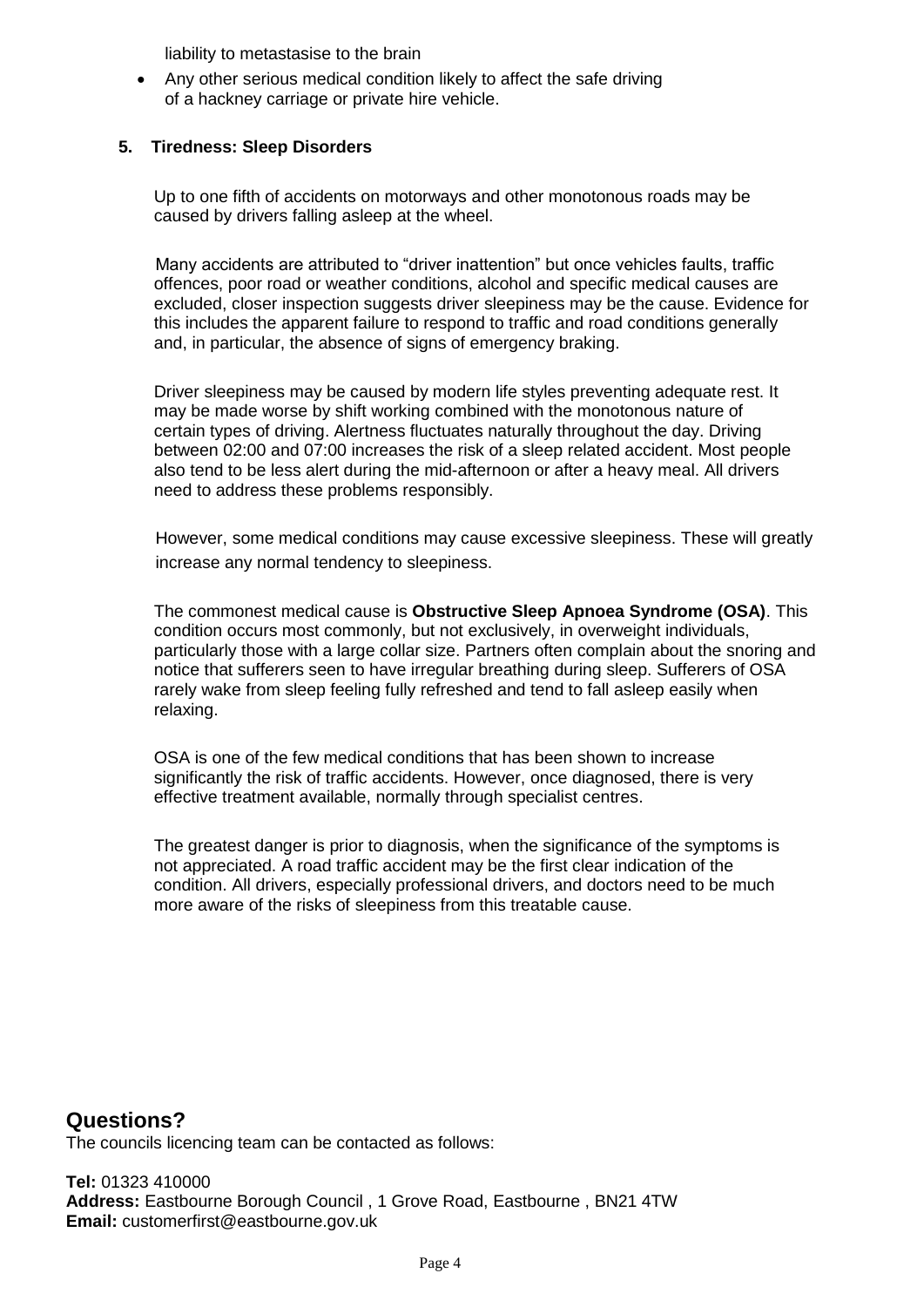# **Medical examination report**

# **Vision assessment**

# **To be filled in by a doctor or optician/optometrist**

**Doctors** – You MUST read the notes in the INF4D leaflet so that you can decide

Whether you are able to fully complete the vision assessment.

Please check the applicant's identity before you proceed.

|                                                                                                                                                                                       | The visual acuity, as measured by the 6 metre Snellen chart,<br>must be at least 6/7.5 (decimal Snellen equivalent 0.8) in the                                                                                       |    | <b>Details</b>                                                                                                                                 |
|---------------------------------------------------------------------------------------------------------------------------------------------------------------------------------------|----------------------------------------------------------------------------------------------------------------------------------------------------------------------------------------------------------------------|----|------------------------------------------------------------------------------------------------------------------------------------------------|
| better eye and at least Snellen 6/60 (decimal Snellen equivalent<br>0.1) in the other eye. Corrective lenses may be worn to achieve<br>this standard. A LogMAR reading is acceptable. |                                                                                                                                                                                                                      |    |                                                                                                                                                |
|                                                                                                                                                                                       | If correction is needed to meet the eyesight standard for<br>driving, ALL questions must be answered. If correction is<br>NOT needed, questions 4 and 5 can be ignored.                                              |    |                                                                                                                                                |
| 1.                                                                                                                                                                                    | Please confirm the scale you are using to express the<br>driver's visual acuities.<br>Snellen<br>Snellen expressed as a decimal                                                                                      |    |                                                                                                                                                |
| 2.                                                                                                                                                                                    | LogMAR<br>Please state the visual acuity of each eye.<br>Please convert any 3 metre readings to the 6 metre<br>equivalent.<br><b>Uncorrected</b><br><b>Corrected</b><br>(using the prescription<br>worn for driving) |    |                                                                                                                                                |
|                                                                                                                                                                                       | $\mathbb R$<br>L<br>R<br>L                                                                                                                                                                                           |    | Date of examination (see INF4D)                                                                                                                |
| 3.                                                                                                                                                                                    | Please give the best binocular acuity<br>(with corrective lenses if worn for driving)                                                                                                                                |    | I consider that the applicant MEETS / DOES NOT<br>MEET* the criteria for a Group 2 vocational<br>driver's licence. *please delete whichever is |
| 4.                                                                                                                                                                                    | If glasses were worn, was the distance<br>spectacle prescription of either lens used<br>Yes<br>of a corrective power greater<br>than plus 8 (+8) dioptres?                                                           | No | inapplicable<br>Name (print)                                                                                                                   |
| 5.                                                                                                                                                                                    | If a correction is worn for driving,<br>is it well tolerated?                                                                                                                                                        |    |                                                                                                                                                |
| 6.                                                                                                                                                                                    | Is there a history of any medical condition<br>that may affect the applicant's binocular<br>field of vision (central and/or peripheral)?                                                                             |    | <b>Signature</b>                                                                                                                               |
|                                                                                                                                                                                       | 7. Is there diplopia?                                                                                                                                                                                                |    | Date of signature                                                                                                                              |
|                                                                                                                                                                                       | (a) Is it controlled?<br>If Yes, please ensure you give full details in<br>the box provided                                                                                                                          |    | Please provide your GOC, HPC or GMC number                                                                                                     |
| 8.                                                                                                                                                                                    | Is there any reason to believe that there is<br>impairment of contrast sensitivity or<br>intolerance to glare?                                                                                                       |    | Doctor/optometrist/optician's stamp                                                                                                            |
| 9.                                                                                                                                                                                    | Dose the applicant have any other<br>ophthalmic condition?                                                                                                                                                           |    |                                                                                                                                                |
|                                                                                                                                                                                       |                                                                                                                                                                                                                      |    |                                                                                                                                                |

Applicant's full name **Date of birth** 

**D D M M Y Y**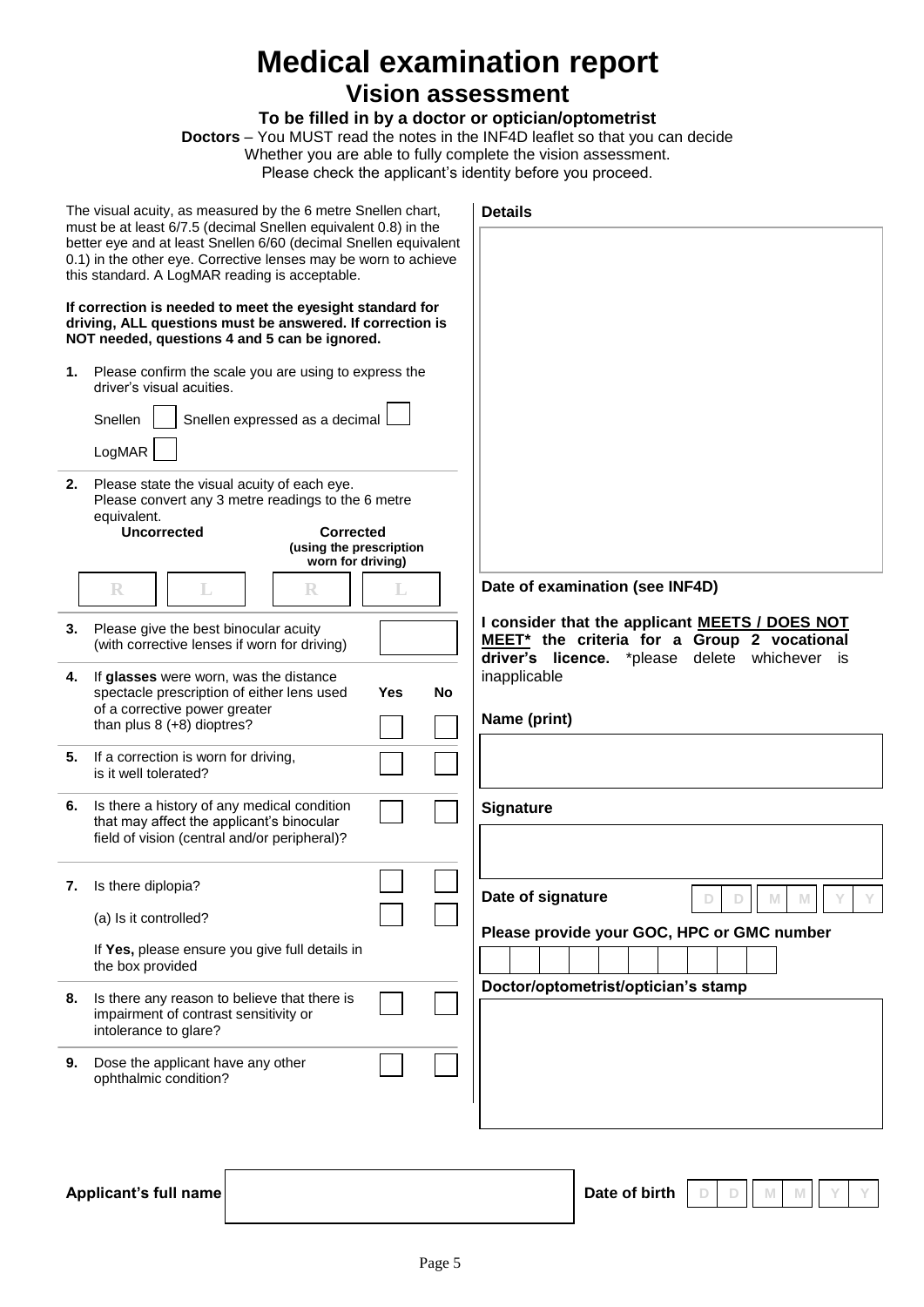# **Medical Examination to be completed by the Doctor** *(please use black ink)* **Please answer all questions**

| Please give patient's weight                                                                                                                                                      | (kg/st) | and Height | (cms/ft)                |               |           |
|-----------------------------------------------------------------------------------------------------------------------------------------------------------------------------------|---------|------------|-------------------------|---------------|-----------|
| Please give details of smoking habits, if any                                                                                                                                     |         |            |                         |               |           |
| Please give number of alcohol units taken each week                                                                                                                               |         |            |                         |               |           |
| <b>SECTION 1 Nervous System</b>                                                                                                                                                   |         |            |                         | <b>YES</b>    | <b>NO</b> |
| 1. Has the applicant ever had any form of epileptic attack?                                                                                                                       |         |            |                         |               |           |
| (a) If YES, please give date of last attack                                                                                                                                       |         |            |                         |               |           |
| (b) If treated, please give date when treatment ceased                                                                                                                            |         |            |                         |               |           |
| 2. Is there a history of blackout or impaired consciousness within the last 5 years?<br>(a) If YES, please give date(s) and details in SECTION 6                                  |         |            |                         |               |           |
| 3. Is there a history of stroke or TIA within the past 5 years?<br>(a) If YES, please give date(s) and details in SECTION 6                                                       |         |            |                         |               |           |
| 4. Is there a history of sudden disabling dizziness/vertigo?<br>(a) If YES, please give date(s) and details in SECTION 6                                                          |         |            |                         |               |           |
| 5. Has there been an episode of sudden disabling dizziness/vertigo within the last year<br>with a liability to recur?<br>(a) If YES, please give date(s) and details in SECTION 6 |         |            |                         |               |           |
| 6. Does the patient have a pathological sleep disorder?                                                                                                                           |         |            |                         |               |           |
| (a) If YES, has it been controlled successfully? Please give details in SECTION 6                                                                                                 |         |            |                         |               |           |
| 7. Is there a history of chronic and/or progressive neurological disorder?<br>(a) If YES, please give date(s) and details in SECTION 6                                            |         |            |                         |               |           |
| 8. Is there a history of brain surgery?<br>(a) If YES, please give date(s) and details in SECTION 6                                                                               |         |            |                         |               |           |
| 9. Is there a history of serious head injury?<br>(a) If YES, please give date(s) and details in SECTION 6                                                                         |         |            |                         | YES           | <b>NO</b> |
| 10. Is there a history of brain tumour, either benign or malignant, primary or secondary?<br>(a) If YES, please give date(s) and details in SECTION 6                             |         |            |                         |               |           |
| <b>SECTION 2 Diabetes Mellitus</b>                                                                                                                                                |         |            |                         | <b>YES NO</b> |           |
| 1. Does the applicant have diabetes mellitus?<br>If YES, please answer the following questions<br>If NO, proceed to SECTION 3                                                     |         |            |                         |               |           |
| 2. Is the diabetes managed by:-<br>$(a)$ Insulin?                                                                                                                                 |         |            |                         |               |           |
| If YES, date started on insulin                                                                                                                                                   |         |            |                         |               |           |
| (b) Oral hypoglycaemic agents and diet?                                                                                                                                           |         |            |                         |               |           |
| If YES, is there a risk of inducing Hypoglycaemia which<br>Includes sulphonylyureas and glinides.                                                                                 |         |            |                         |               |           |
| (d) Diet only?                                                                                                                                                                    |         |            |                         |               |           |
| 3. Is the diabetic control generally satisfactory?                                                                                                                                |         |            |                         |               |           |
| Applicant's full name                                                                                                                                                             |         |            | Date of birth<br>D<br>D | M<br>M        |           |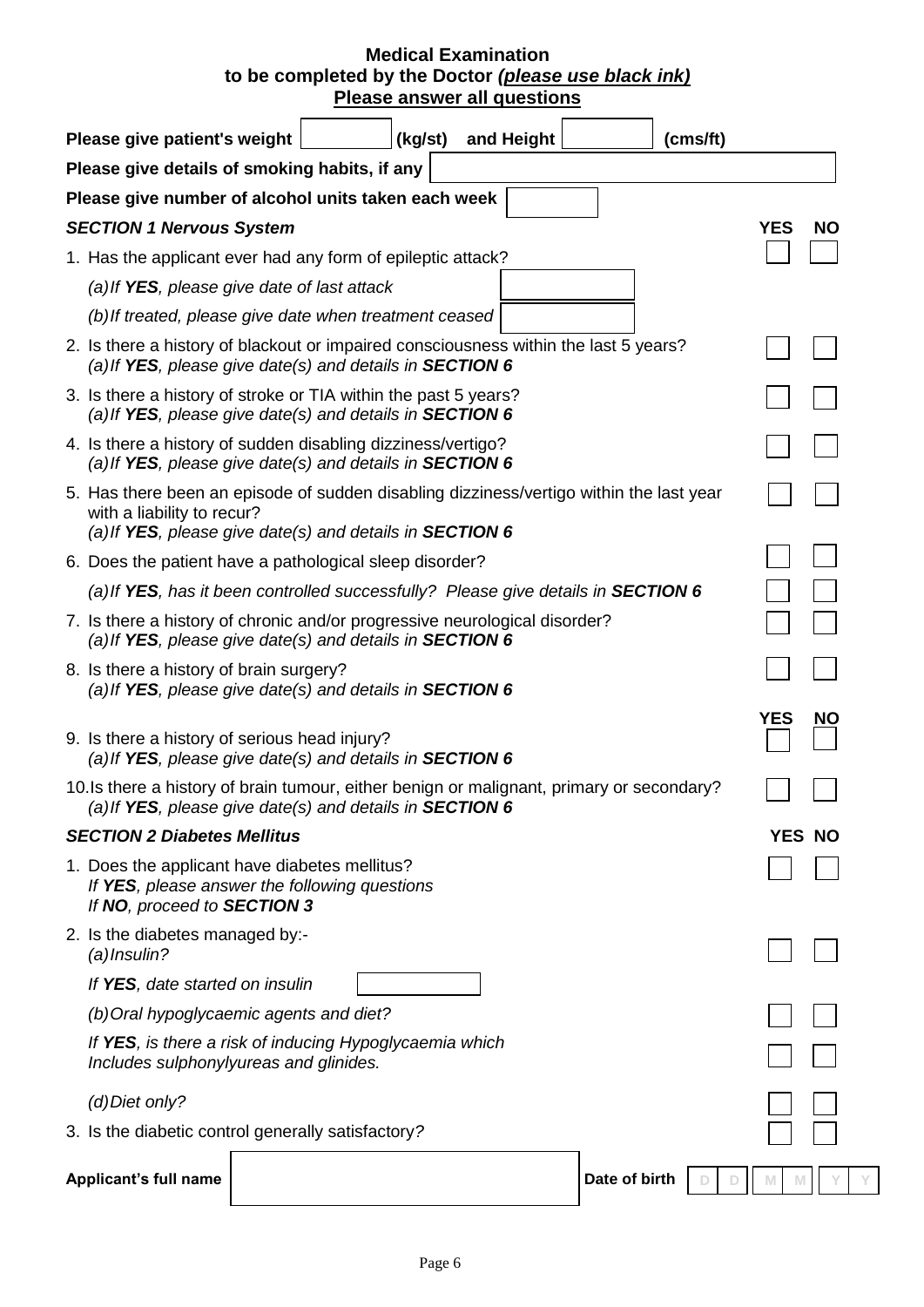| 4. Is there evidence of:-<br>(a) Loss of visual field?                                                                                                                                                                                                                                |               |  |
|---------------------------------------------------------------------------------------------------------------------------------------------------------------------------------------------------------------------------------------------------------------------------------------|---------------|--|
| (b) Has there been bilateral laser treatment<br>If YES, please give date                                                                                                                                                                                                              |               |  |
| (c) Severe peripheral neuropathy?                                                                                                                                                                                                                                                     |               |  |
| (d) Significant impairment of limb function or joint position sense?                                                                                                                                                                                                                  |               |  |
| (e) Significant episodes of hypoglycaemia?                                                                                                                                                                                                                                            |               |  |
| (f) Complete loss of warning symptoms of hypoglycaemia?                                                                                                                                                                                                                               |               |  |
| If YES to any of the above, please give details in SECTION 6                                                                                                                                                                                                                          |               |  |
| <b>SECTION 3 Psychiatric Illness</b>                                                                                                                                                                                                                                                  | YES NO        |  |
| 1. Has the applicant suffered from or required treatment for a psychotic illness in the past<br>3 years? (a) If YES, please give date(s) and details in SECTION 6                                                                                                                     |               |  |
| 2. Has the applicant required treatment for any other significant psychiatric disorder within<br>the past 6 months?                                                                                                                                                                   |               |  |
| (a) If YES, please give date(s), details of medication and period of stability in SECTION 6                                                                                                                                                                                           |               |  |
| 3. Is there any evidence of dementia or cognitive impairment?<br>(a) If YES, please give details in SECTION 6                                                                                                                                                                         |               |  |
| 4. Is there a history or evidence of alcohol misuse or alcohol dependency in the past 3 years?                                                                                                                                                                                        |               |  |
| 5. Is there a history of persistent drug or substance misuse or dependency in the past 3<br>years? (a) If YES, to questions 4 or 5, please give details in SECTION 6                                                                                                                  |               |  |
| <b>SECTION 4 General</b>                                                                                                                                                                                                                                                              | <b>YES NO</b> |  |
| 1. Has the applicant currently a significant disability of the spine or limbs which is likely to<br>impair control of the vehicle?<br>(a) If YES, please give details in SECTION 6                                                                                                    |               |  |
| 2. Is there a history of bronchogenic carcinoma or other malignant tumour, for example,<br>malignant melanoma, with a significant liability to metastasise cerebrally?<br>(a) If YES, please give dates and diagnosis and state whether there is current evidence of<br>dissemination |               |  |
|                                                                                                                                                                                                                                                                                       |               |  |
|                                                                                                                                                                                                                                                                                       |               |  |
|                                                                                                                                                                                                                                                                                       |               |  |
|                                                                                                                                                                                                                                                                                       |               |  |

3. Is the applicant profoundly deaf?

*(a)If YES, could this be overcome by any means to allow a telephone to be used in an emergency?*

4. Is the applicant taking any regular medication, at present, which might impair the ability to drive? *(a) If YES, please give details in SECTION 6*

| Applicant's full name | Date of birth | $D$ D | $\mathbf{\mathcal{L}}$ |  |  |
|-----------------------|---------------|-------|------------------------|--|--|
|                       |               |       |                        |  |  |

**YES NO**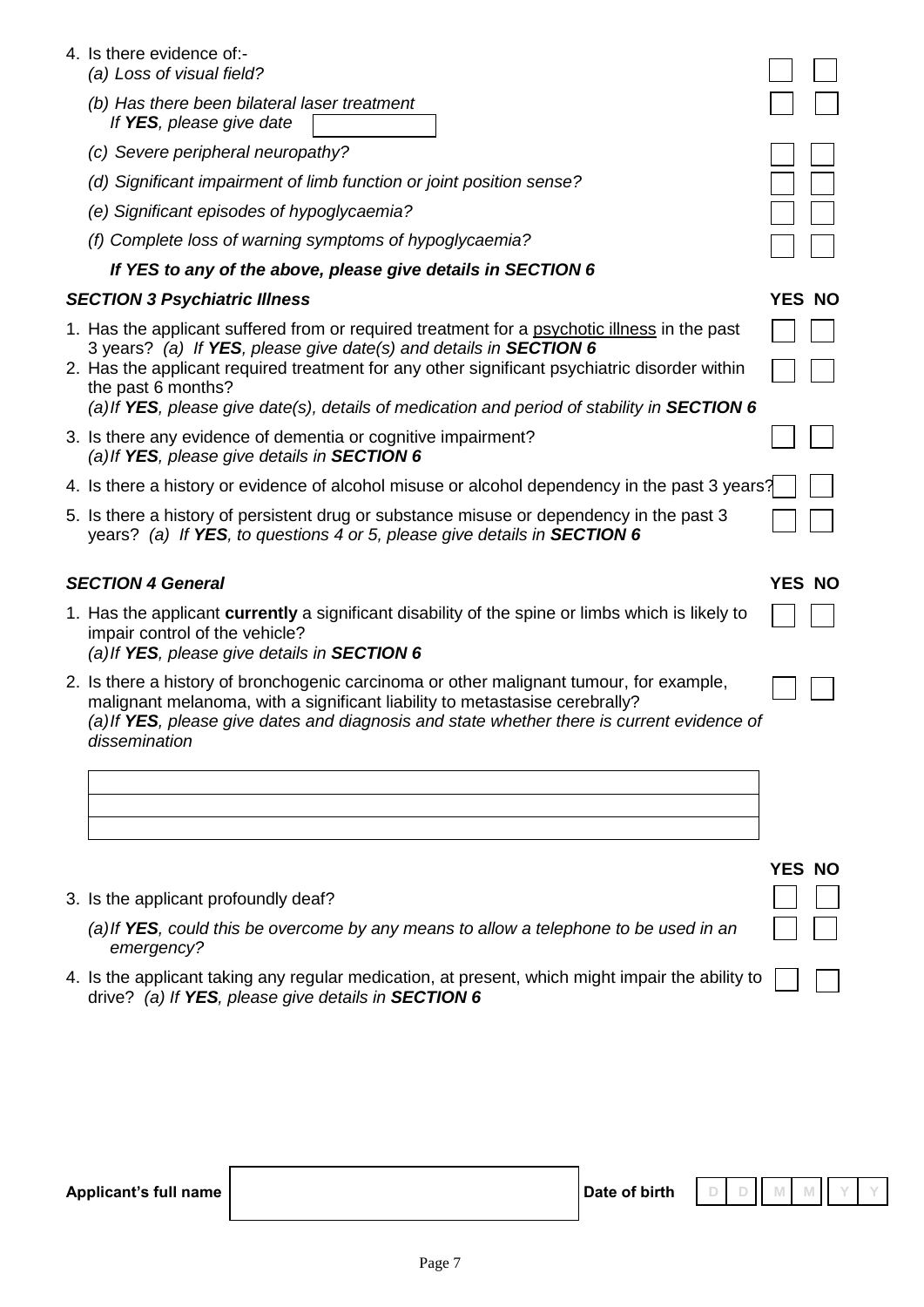# *SECTION 5 Cardiac*

# *A. Coronary Artery Disease*

Is there a history of:- **YES NO**

| io liigid a moldi y on.                                                                                                                                                      |        |  |
|------------------------------------------------------------------------------------------------------------------------------------------------------------------------------|--------|--|
| 1. Myocardial infarction?<br>(a) If $YES$ , please give date(s)                                                                                                              |        |  |
| 2. Coronary artery by-pass graft?<br>(a) If YES, please give date(s)                                                                                                         |        |  |
| 3. Coronary Angioplasty?<br>(a) If $YES$ , please give date(s)                                                                                                               |        |  |
| 4. Any other Coronary artery procedure?<br>(a) If YES, please give details in SECTION 6                                                                                      |        |  |
| 5. Has the applicant suffered from Angina?<br>(a) If YES, please give the date of the last attack                                                                            |        |  |
| 6. Has the applicant suffered from Heart Failure?<br>(a) If YES, is the applicant STILL suffering from Heart Failure or only remains controlled<br>by the use of medication? |        |  |
| 7. Has a resting ECG been undertaken? If NO, proceed to question 8<br>(a) If YES, please give date                                                                           |        |  |
| (b) Does it show pathological Q waves?                                                                                                                                       |        |  |
| (c) Does it show Left Bundle branch block?                                                                                                                                   |        |  |
| 8. Has an exercise ECG been undertaken (or planned)?<br>(a) If YES, please give date<br>and give details in <b>SECTION 6</b>                                                 |        |  |
| A copy of the exercise test result/report (if done in the last 3 years) would be useful                                                                                      |        |  |
| 9. Has an angiogram been undertaken (or planned)?<br>(a) If YES, please give date<br>and give details in <b>SECTION 6</b>                                                    |        |  |
| <b>B. Cardiac Arrhythmia</b>                                                                                                                                                 | YES NO |  |
| 1. Has the applicant had a significant documented disturbance of cardiac rhythm within the<br>past 5 years? If YES, please give details in SECTION 6                         |        |  |
| If NO, proceed to SECTION C                                                                                                                                                  |        |  |
| 2. Has the arrhythmia (or its medication) caused symptoms of sudden dizziness or<br>impairment of consciousness or any symptom likely to distract attention during driving   |        |  |
| within the past 2 years?<br>3. Has Echocardiography been undertaken? If YES, please give details in SECTION 6                                                                |        |  |
| 4. Has an exercise test been undertaken?<br>and give details in <b>SECTION 6</b><br>(a) If YES, please give date                                                             |        |  |
| A copy of the exercise test result/report (if done in the last 3 years) would be useful                                                                                      |        |  |

**Applicant's full name definition of**  $\blacksquare$  **<b>Date of birth**  $\blacksquare$   $\blacksquare$   $\blacksquare$   $\blacksquare$   $\blacksquare$   $\blacksquare$   $\blacksquare$   $\blacksquare$   $\blacksquare$   $\blacksquare$   $\blacksquare$   $\blacksquare$   $\blacksquare$   $\blacksquare$   $\blacksquare$   $\blacksquare$   $\blacksquare$   $\blacksquare$   $\blacksquare$   $\blacksquare$   $\blacksquare$   $\blacksquare$   $\blacksquare$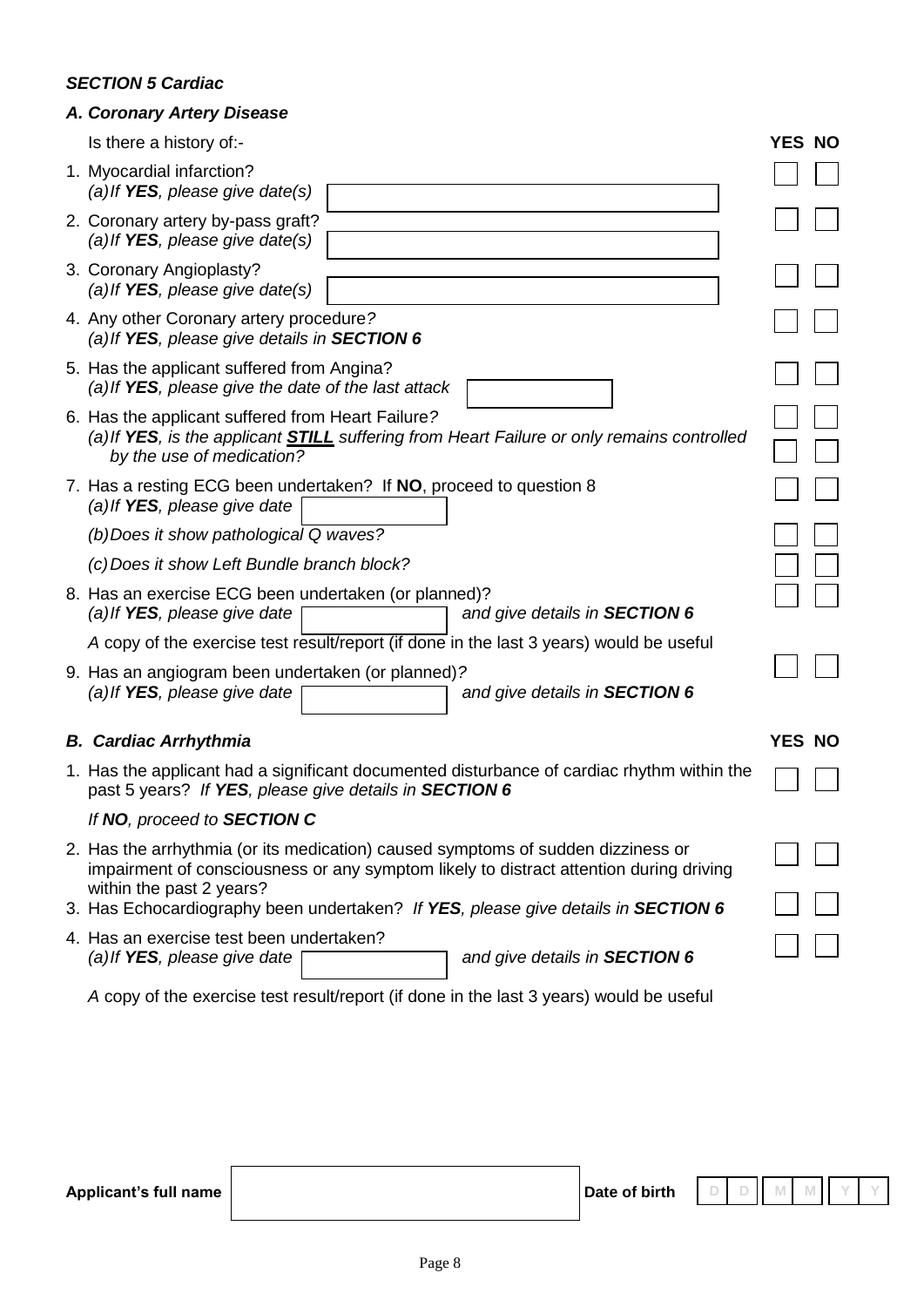# 5. **Has a Cardiac defibrillator or antiventricular tachycardia device been implanted?**

# 6. **Has a PACEMAKER been implanted?** *If NO, proceed to SECTION C*

*(a)If YES, was it implanted to prevent Bradycardia?*

*(b)Is the applicant continuing to suffer from sudden and/or disabling symptoms?*

*(c)Does the applicant attend a pacemaker clinic regularly?*

# *C. Other Vascular Disorders* **YES NO**

- 1. Is there a history of Aortic aneurysm (thoracic or abdominal) with a transverse diameter of 5 cms or more? *If NO, proceed to SECTION D (a)If YES, has the aneurysm been successfully repaired?*
- 2. Has there been dissection of the Aorta?
- 3. Is there a history or evidence of peripheral vascular disease? *(a)If YES, please give details in SECTION 6*

# *D. Blood pressure*

1. *Does the patient suffer from hypertension requiring treatment?*

*(a)If YES, is the systolic pressure consistently greater than 180?*

*(b)Is the diastolic pressure consistently greater than 100?*

*(c)Does the hypertensive treatment cause any side effects likely to affect driving ability?*

2. Is it possible that your patient suffers from hypertension but as yet the diagnosis is not definitely established? *(a)If YES, please supply last 3 readings and dates obtained*

# *E. Valvular Heart Disease*

- 1. Is there a history of acquired valvular heart disease (with or without surgery)*? If NO, proceed to SECTION F*
- 2. Is there any history of embolism? (not pulmonary embolism) *(a)If YES, please give details in SECTION 6*
- 3. Is there persistent dilatation or hypertrophy of either ventricle? *(a)If YES, please give details in SECTION 6*

# *F. Cardiomyopathy*

- 1. Is there established cardiomyopathy*?*
- 2. Has there been a heart or heart/lung transplant? *(a)If YES, please give details in SECTION 6*

#### **Applicant's full name dependent of birth**  $\blacksquare$  **Date of birth**



| YES | NΟ<br>Ì |
|-----|---------|
|     |         |
|     |         |
|     |         |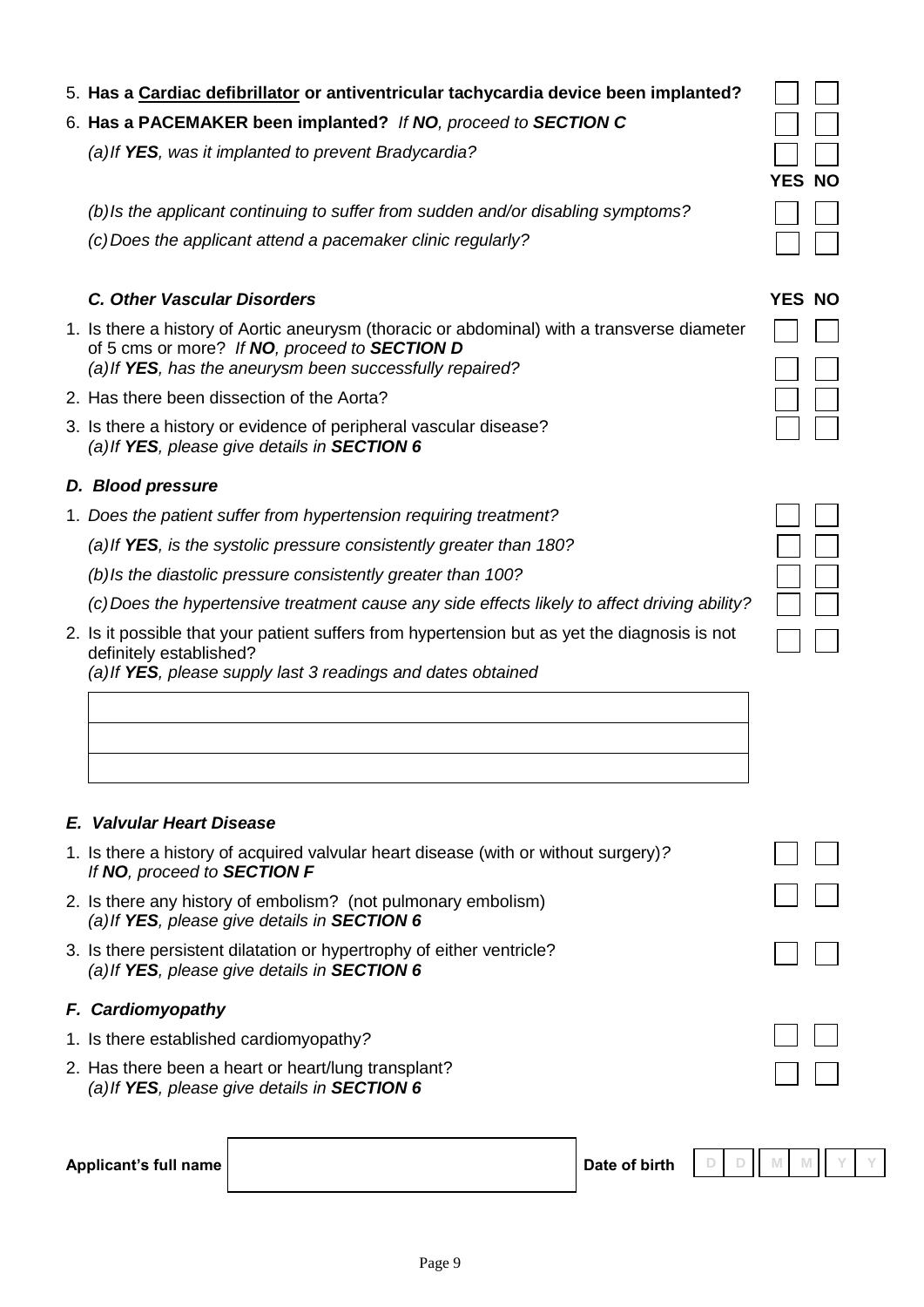# *G. Congenital Heart Disorders*

1. Is there a congenital heart disorder? *(a)If YES, please give details in SECTION 6*

*(b)If YES, is it currently regarded as minor?*

*H.* Is the patient in the care of a Specialist cardiac clinic? *(a)If YES, please give details in SECTION 6*

# *Please remember to complete SECTION 6 if you have answered YES to any question*

**SECTION 6** Please include any relevant test results

**Include additional pages as required.**

Applicant's full name **Date of birth** 

**D D M M Y Y**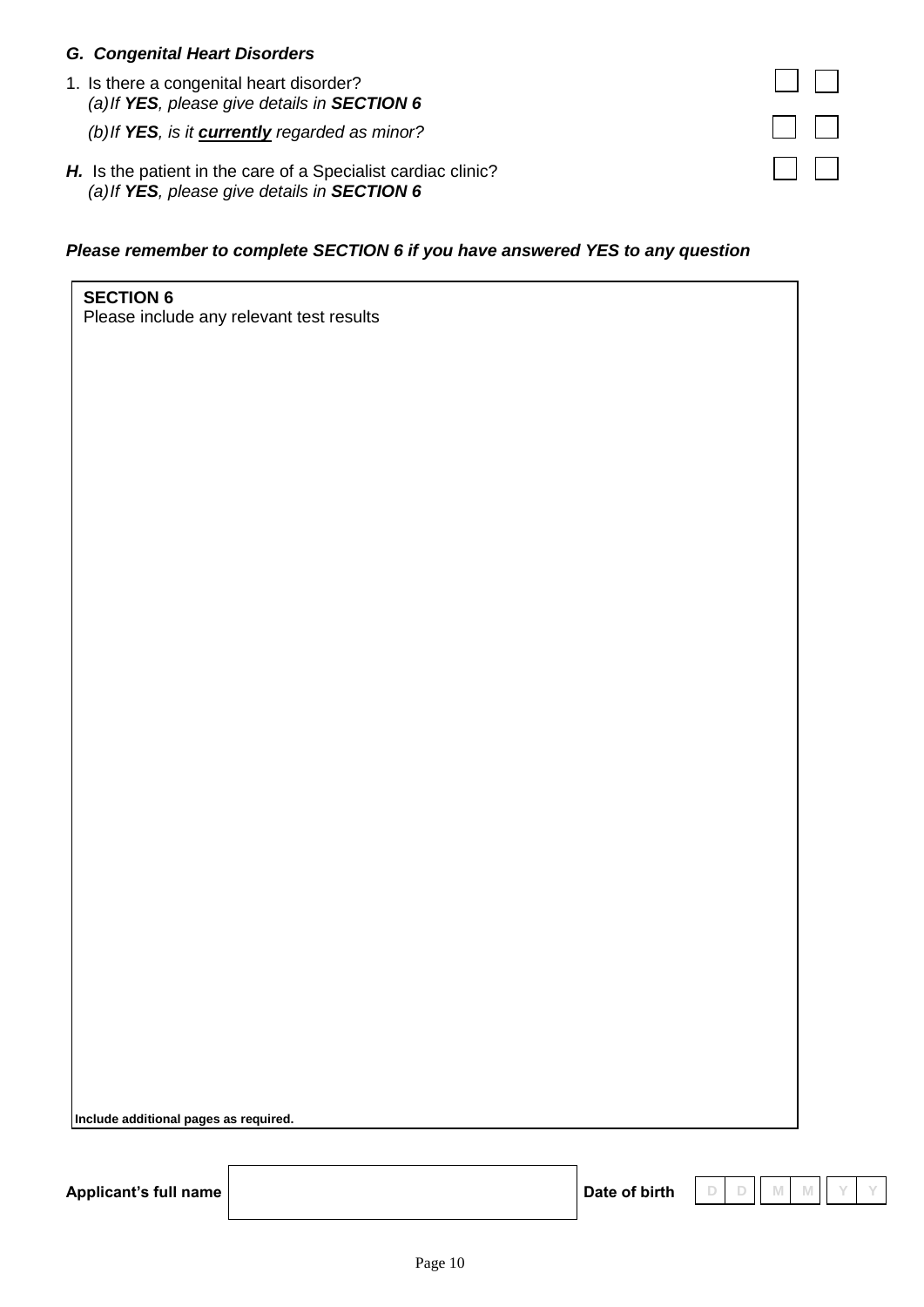# **Applicant's Consent and Declaration**

# **SECTION 7**

#### **Consent and Declaration**

This section **MUST** be completed and must **NOT** be altered in any way.

#### **Please sign statements below.**

**I authorise** my Doctor(s) and Specialist(s) to release reports to an authorised officer of Eastbourne Borough Council about my medical condition.

**I authorise** Eastbourne Borough Council to divulge relevant medical information about me to Doctors or Paramedical staff as necessary in the course of medical enquiries into my fitness to drive.

**I declare** that I have checked the details I have given on the enclosed questionnaire and that to the best of my knowledge they are correct.

**Signature Date** 

**I authorise** Eastbourne Borough Council to release medical information to my Doctors and/or Specialists about the outcome of my case. (This is to enable your Doctor to advise you about fitness to drive).

**Signature Date** 

# **NOTE ABOUT CONSENT**

On occasion as part of the investigation into your fitness to drive a hackney carriage or private hire vehicle, Eastbourne Borough Council my require you to undergo a medical examination or some form of practical assessment. In these circumstances, those personnel involved will require your medical background details to undertake an appropriate and adequate assessment. Such personnel might include doctors, orthoptists at eye clinics or paramedical staff at a driving assessment centre. Only information relevant to the assessment of your fitness to drive will be released. In addition, where the circumstances of your case appear exceptional, the relevant medical information would need to be considered by members of the Council's Licensing Committee. Such information would be subject to legal restrictions on confidentiality.

**Applicant's full name dependent of birth**  $\blacksquare$  Date of birth

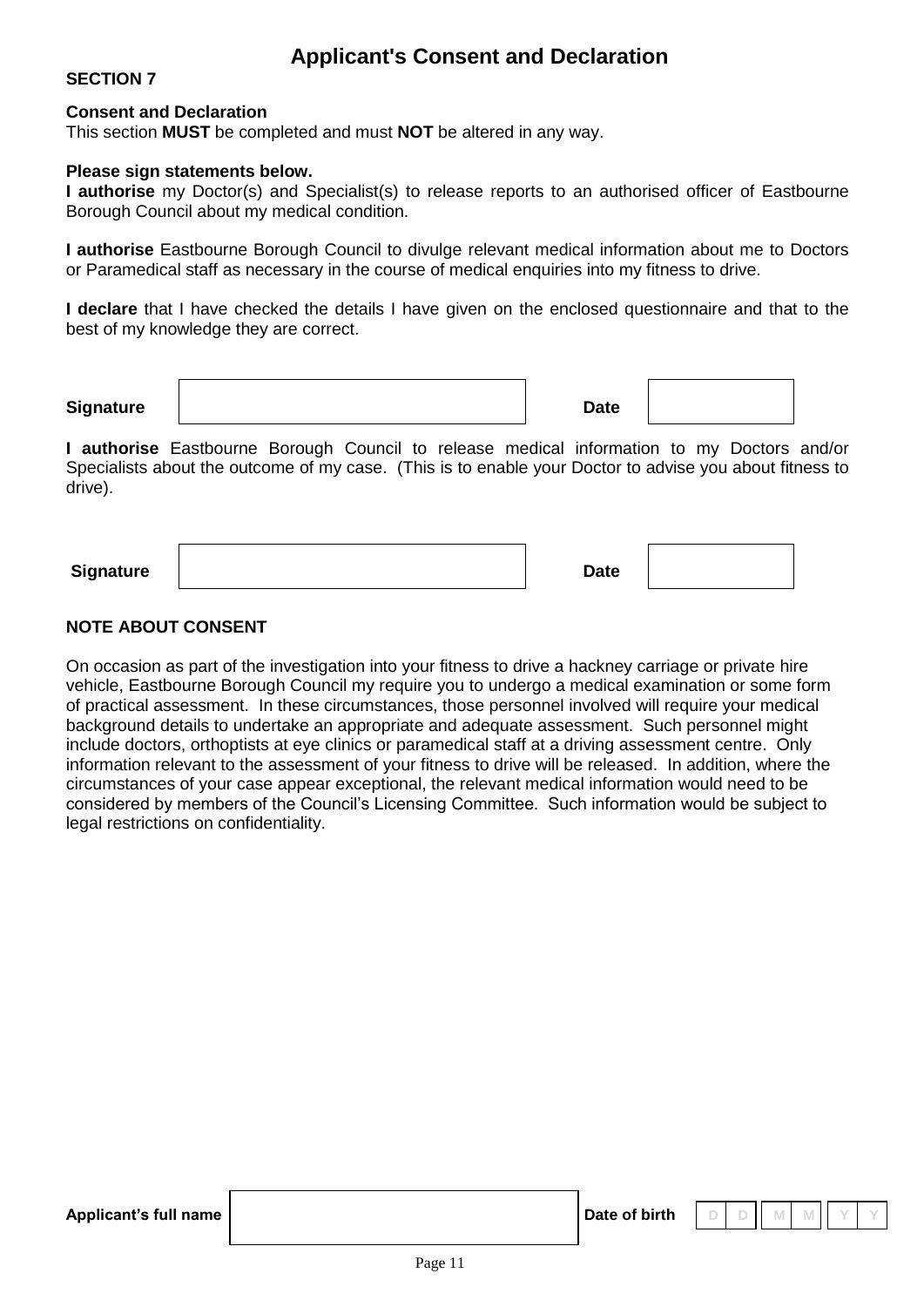# **Applicant's Details to be completed in the presence of the Medical Practitioner carrying out the examination**

# *SECTION 8*

# **About your GP Please give name, address & speciality of any consultant you are currently under**

| GP            | <b>Consultant's Name</b> |
|---------------|--------------------------|
| Address       | Address                  |
|               |                          |
|               |                          |
|               |                          |
| Telephone No. | Telephone No.            |

*Date last seen*

| Applicant's full name |  |  |  |  |
|-----------------------|--|--|--|--|